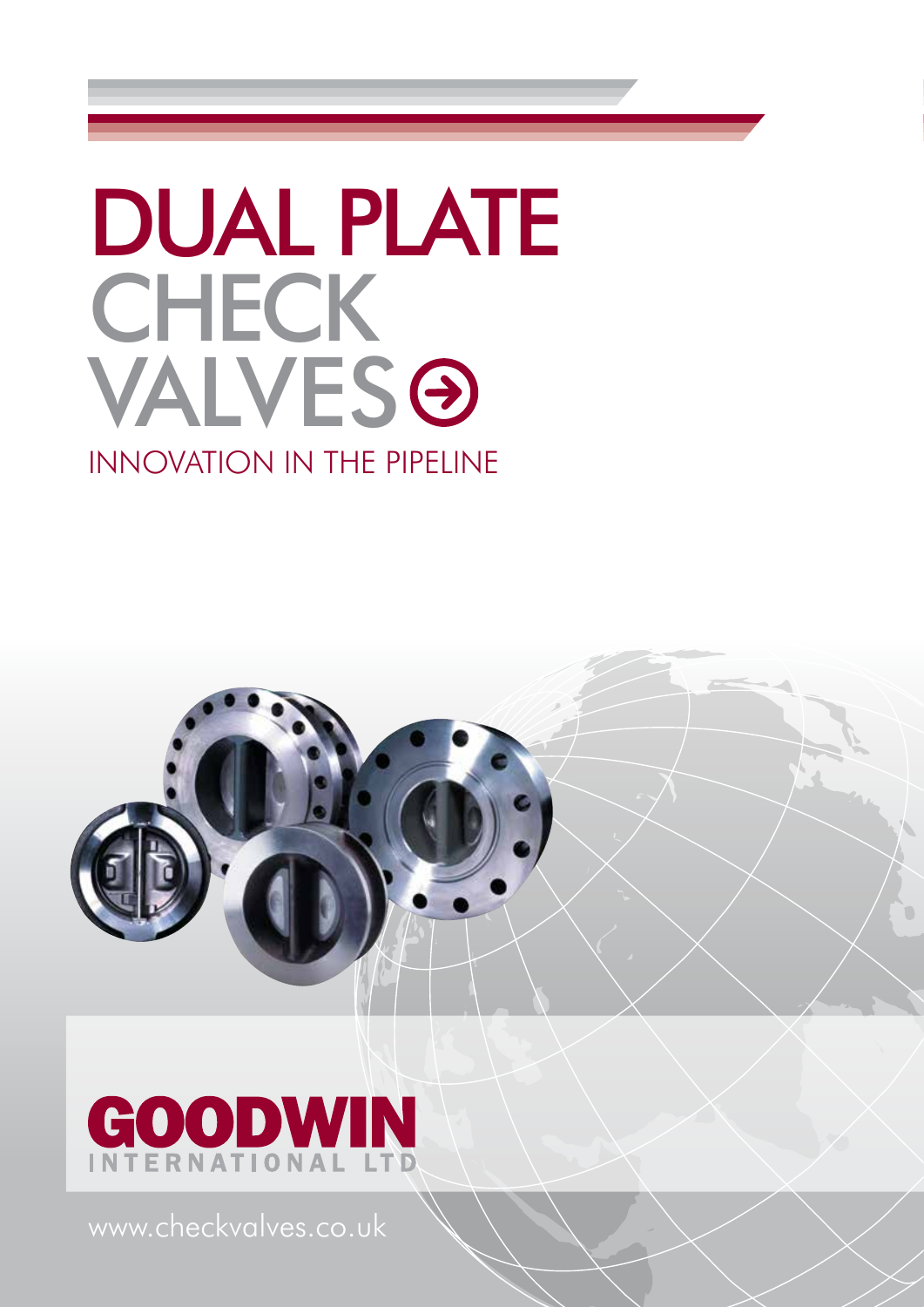

# Dual Plate Check Valve Range

Goodwin International is the market leader in the design and manufacture of Dual Plate Check Valves for use in the world's hydrocarbon, energy and process industries. With a track record of supply spanning over 30 years, Goodwin has developed an enviable reputation for quality and reliability of product at internationally competitive prices.

Based in the United Kingdom, Goodwin sells internationally exporting to over 50 countries. Through its network of agents and distributors, with some US\$ 7,500,000 of inventory in 16 stocking locations worldwide, Goodwin offers outstanding support to its customers listed amongst whom are many of the world's end users, oil majors and international engineering contractors.

### Goodwin Dual Plate Check Valves

#### 6 Different Body Styles

Wafer (BR) Flanged (BFR) Solid Lug (BSR) Buttweld end (BWR) Buttweld end with access (BWA) Hub-ended (BHR)

Sizes 2" - 144" (50mm - 3600mm)

#### Pressure Classes

ASME 150 - 2500 API 2000 - 20000 PN 10 - PN 400

#### **Materials**

Ductile and Ni-Resist® Irons; Carbon Steels; Stainless Steels; Duplex and Super Duplex Stainless Steels; Aluminium Bronzes; High Nickel Alloys; Titanium.

#### Features

Designed, manufactured, assembled and tested in accordance with Quality Assurance System accredited by BSI to BS EN ISO 9001:2008.

Certifiable in compliance with European Pressure Directive (PED) 97/23/EC and/or ATEX Directive 94/9/EC to meet customer requirements when specified.

Designed and tested to API 594.

All bodies and plates certified to BS EN 10204 3.1 as a minimum.

Retainerless design as standard.

No screwed body plugs - no leakpath to atmosphere no fugitive emissions.

Firetested design. Firetest approved and certified to API 6FA, API 6FD and BS EN ISO 10497.



www.checkvalves.co.uk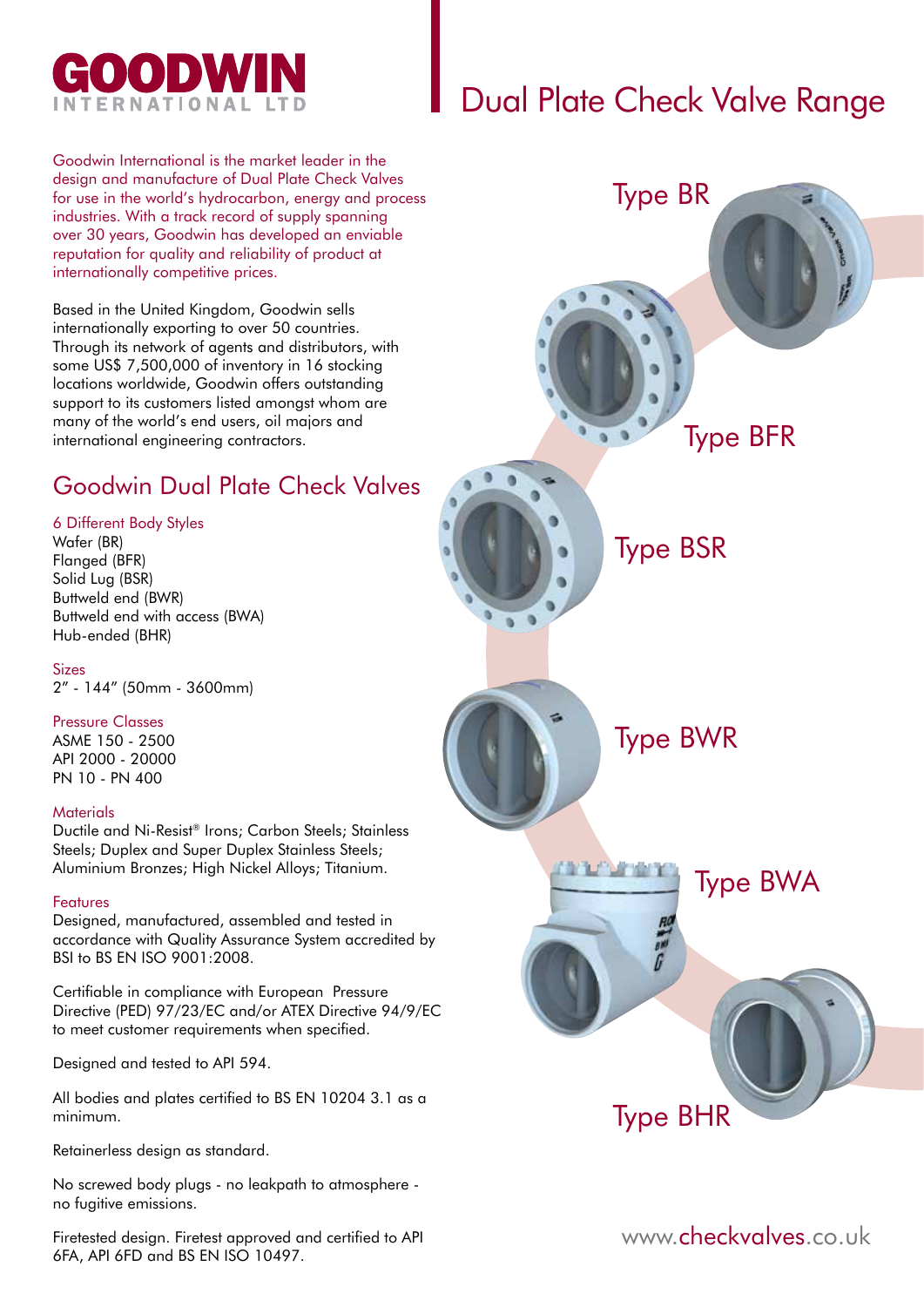# Major Project Successes

| <b>PROJECT NAME</b>                                                | <b>MARKET</b><br><b>SECTOR</b> | <b>LOCATION</b>             | <b>CUSTOMER</b>                         | <b>ENGINEERING</b><br><b>CONTRACTOR</b> | <b>YEAR</b> |
|--------------------------------------------------------------------|--------------------------------|-----------------------------|-----------------------------------------|-----------------------------------------|-------------|
| Golden Pass LNG                                                    | <b>LNG</b>                     | Louisiana, USA              | Golden Pass LNG Co<br>(ExxonMobil - QP) | Chicago Bridge & Iron, USA              | 2007        |
| Ledong 15-1/22-1 Project                                           | Gas                            | South China Sea,<br>China   | <b>CNOOC</b>                            | Offshore Oil Engineering Co, China      | 2007        |
| <b>Qatar Shell Pearl GTL</b>                                       | <b>GTL</b>                     | Ras Laffan, Qatar           | <b>Qatar Shell GTL Limited</b>          | Chiyoda, Japan                          | 2007        |
| Puguang Sour Gas Gathering                                         | Gas                            | Sichuan, China              | Sinopec Zhongyuan Oilfield Co           | Sinopec Shengli E&C, China              | 2007        |
| Gas Centre 24 (GC-24)                                              | Gas                            | Kuwait                      | Kuwait Oil Co                           | SKEC, Korea                             | 2007        |
| Pazflor FPSO                                                       | Oil                            | Angola                      | Total Angola                            | DSME, Korea                             | 2008        |
| Petroquimica Suape                                                 | Chem                           | Brazil                      | Petroquimica Suape                      | Aker Kvaerner, UK                       | 2008        |
| Borouge II Ethylene Cracker                                        | Petchem                        | Ruwais, UAE                 | Borouge                                 | Linde, Germany                          | 2008        |
| North Belut Field                                                  | Gas                            | Indonesia                   | ConocoPhillips                          | PT Technip, Indonesia                   | 2008        |
| Kearl Oilsands                                                     | Oil                            | Alberta, Canada             | Imperial Oil / ExxonMobil               | AMEC, Canada                            | 2009        |
| Victoria Desalination Plant                                        | Desal                          | Victoria, Australia         | Aquasure Pty                            | Thiess Degremont JV, Australia          | 2009        |
| OML 58 Upgrade                                                     | Oil                            | Nigeria                     | <b>Total Nigeria</b>                    | Saipem, France                          | 2009        |
| Mundra Bathinda Pipelines                                          | Oil                            | India                       | <b>HPCL-Mittal</b>                      | EIL, India                              | 2009        |
| Roncador Field Development:<br>P55 FPSO (Topside)                  | Oil                            | Brazil                      | Petrobras                               | EAS, Brazil                             | 2009        |
| <b>ASAB Full Field Development</b>                                 | Gas                            | Abu Dhabi, UAE              | <b>ADCO</b>                             | Petrofac, UAE                           | 2009        |
| BS 160 Booster Station                                             | Gas                            | Kuwait                      | <b>KOC</b>                              | Saipem, India                           | 2009        |
| Sakhalin 1: Arkutun-Dagi Platform                                  | Oil                            | Sakhalin Island,<br>Russia  | Exxon Neftegas                          | Worley Parsons, USA                     | 2010        |
| El Merk Field Development:<br><b>Central Processing Facilities</b> | Gas                            | Algeria                     | JV Sonatrach Anadarko                   | Petrofac, UAE                           | 2010        |
| Gorgon LNG                                                         | <b>LNG</b>                     | Barrow Island,<br>Australia | Chevron                                 | Kellogg JV Gorgon, UK                   | 2010        |
| Chirag Oil                                                         | Oil                            | Azerbaijan                  | AIOC (BP)                               | KBR, UK                                 | 2010        |
| Singapore Hydro-Desulphur                                          | Refinery                       | Singapore                   | ExxonMobil Chemical<br>Asia Pacific     | JGC Corporation, Japan                  | 2011        |
| Algerian Oman Fertiliser                                           | Fertilizer                     | Algeria                     | Algeria Oman Fertiliser Co.             | MHI, Japan                              | 2011        |
| Yanbu Export Refinery                                              | Refinery                       | Yanbu,<br>Saudi Arabia      | Saudi Aramco                            | SKEC, Korea                             | 2011        |
| Al Khafji Ratawi Water Injection                                   | Gas                            | Saudi Arabia                | Khafji Joint Operations                 | J Ray McDermott, UAE                    | 2011        |
| Goliat FPSO                                                        | Oil                            | Norway                      | Eni Norge                               | HHI, Korea                              | 2011        |
| Borouge 3 Polyolefins Units                                        | Petchem                        | Ruwais, UAE                 | Borouge                                 | SEC, Korea                              | 2011        |
| Deen Dayal Wellhead Platform                                       | Gas                            | Bay of Bengal,<br>India     | Gujarat State Petroleum Corp            | L & T, India                            | 2011        |
| Clov FPSO                                                          | Oil                            | Angola                      | Total                                   | DSME, Korea                             | 2012        |
| Boca De Jaruco CCP                                                 | Power                          | Cuba                        | Sherritt Power                          | Sherritt Power, Canada                  | 2012        |
| Barzan Onshore                                                     | Gas                            | Qatar                       | Rasgas Company Limited                  | JGC Corporation, Japan                  | 2012        |
| BP Quad 204 Topsides and Hull                                      | Oil                            | North Sea, UK               | BP Exp. Op. Co Ltd                      | HHI, Korea                              | 2012        |
| BP Quad 204 Turret                                                 | Oil                            | North Sea, UK               | BP Exp. Op. Co Ltd                      | SBM, Monaco                             | 2012        |
| Shaybah Gas Treatment Facility                                     | <b>NGL</b>                     | Saudi Arabia                | Saudi Aramco                            | SEC, Korea                              | 2012        |
| Majnoon Oil Field Development                                      | Oil                            | Iraq                        | Shell Iraq Pet. Dev.BV                  | Petrofac, UAE                           | 2012        |
| Satah Full Field Development                                       | Oil                            | Abu Dhabi, UAE              | ZADCO                                   | Technip & NPCC, UAE                     | 2012        |
| Tangshan LNG                                                       | <b>LNG</b>                     | China                       | <b>CNPC</b>                             | HQC, China                              | 2012        |
| Montrose BLP                                                       | Oil                            | North Sea                   | Talisman Sinopec Energy (UK)            | CB&I, UK                                | 2012        |
| Hebron GBS Topsides                                                | Oil                            | Newfoundland                | <b>ExxonMobil</b>                       | Worley Parsons, Canada                  | 2012        |
| Ichthys CPF Topsides & Hull                                        | Gas                            | Australia                   | Inpex                                   | SHI, Korea                              | 2012        |
| Ichthys FPSO Topsides & Hull                                       | Gas                            | Australia                   | Inpex                                   | DSME, Korea                             | 2013        |
| Valemon                                                            | Gas                            | Norway                      | Statoil                                 | SHI, Korea                              | 2012        |
| Queensland Curtis                                                  | LNG                            | Australia                   | BG / Origin                             | Bechtel, USA                            | 2012        |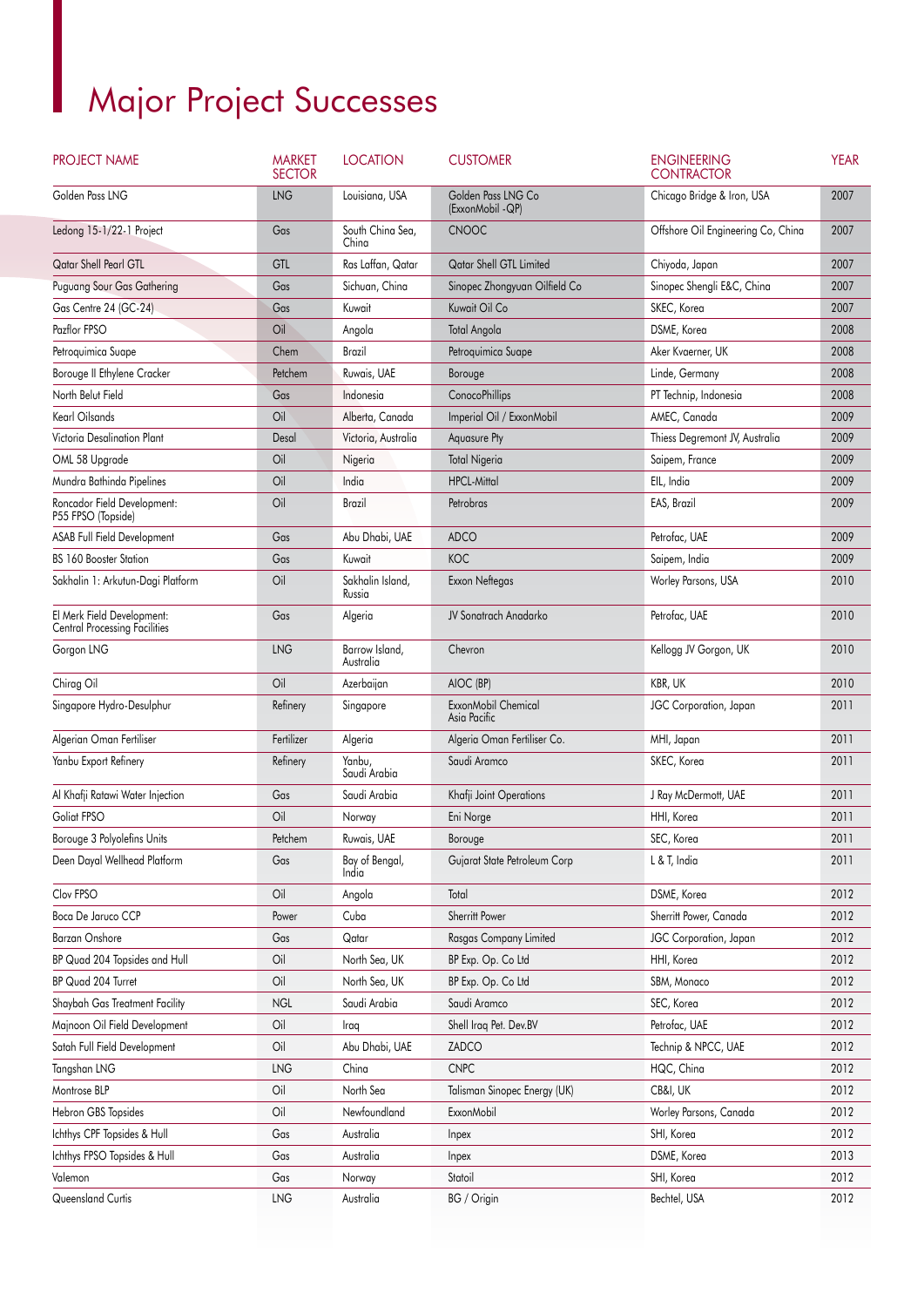# Installation Between End Connections

Type BR **Wafer** 



Type BSR Solid Lug



Type BWR Buttweld End





Type BFR Flanged



Type BHR Hub Ended



Type BWA Buttweld End with access









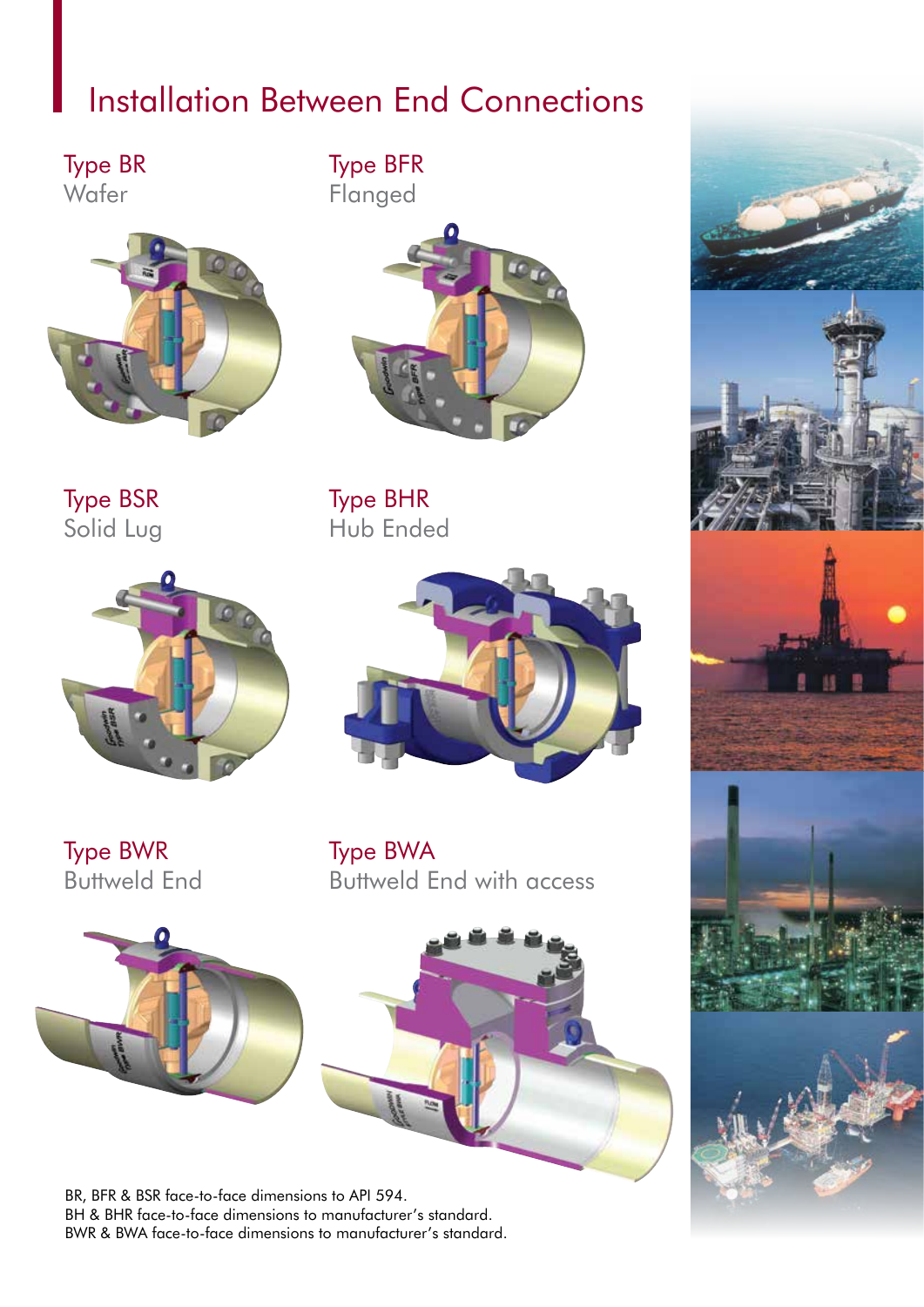





# Facilities & Resources

Goodwin's Check Valve manufacturing facilities in Stoke-on-Trent, England, comprises of a Steel and Super Nickel alloy foundry (Goodwin Steel Castings) and a well equipped CNC machine shop with full design, fabrication, inspection and test facilities (Goodwin International).

The ISO 9001 foundry specialises in producing high integrity, pressure vessel castings from a few kilos to 18,000 kg in weight. The materials cast by the foundry include ductile and Ni-Resist® irons, carbon and low alloy steels, stainless steels, duplex stainless steels and super nickel alloys such as Hastelloy® and Alloy 625. Goodwin's ability to produce the special alloys is enhanced by its in-house 10 tonne AOD refining furnace.

The design, machine and assembly shops cover some 22,000m2 and are equipped with 36 modern CNC machine tools that are the core of the production and are supplemented by many conventional machine tools.

The test facilities include six hydraulic hydrostatic test rigs, the largest of which has a 2500 tonne hydraulic ram, and two pneumatic test rigs. Cryogenic testing is also carried out on site where valves are cooled by liquid nitrogen at -196°C and leak tested with helium gas.

Valve design is carried out using 3D CAD and is verified on computers utilising finite element analysis and Flow Simulation programs. Both the foundry and the design, machining, assembly and test facilities are audited and accredited to BS EN ISO 9001:2008.

Extensive in-house testing and laboratory facilities are available including:-

- Hydrostatic Pressure Testing (25000psig/1725barg)
- High Pressure Gas Testing (15000psig/1035barg)
- Low Temperature (-46°C) and Cryogenic Temperature (-196°C) Pressure Testing
- High Temperature Pressure Testing to 550°C
- Helium Leak Testing (Mass Spectrometer)
- Tensile / Bend / Impact / Hardness / Testing
- Corrosion Testing
- Metallography
- Magnetic Particle
- Dye Penetrant
- Ultrasonic Examination
- Radiography
- Chemical Analysis
- Alloy Verification / Positive Material Identification (PMI)
- Feritscope Verification
- CMM Measurement
- Laser Measurement